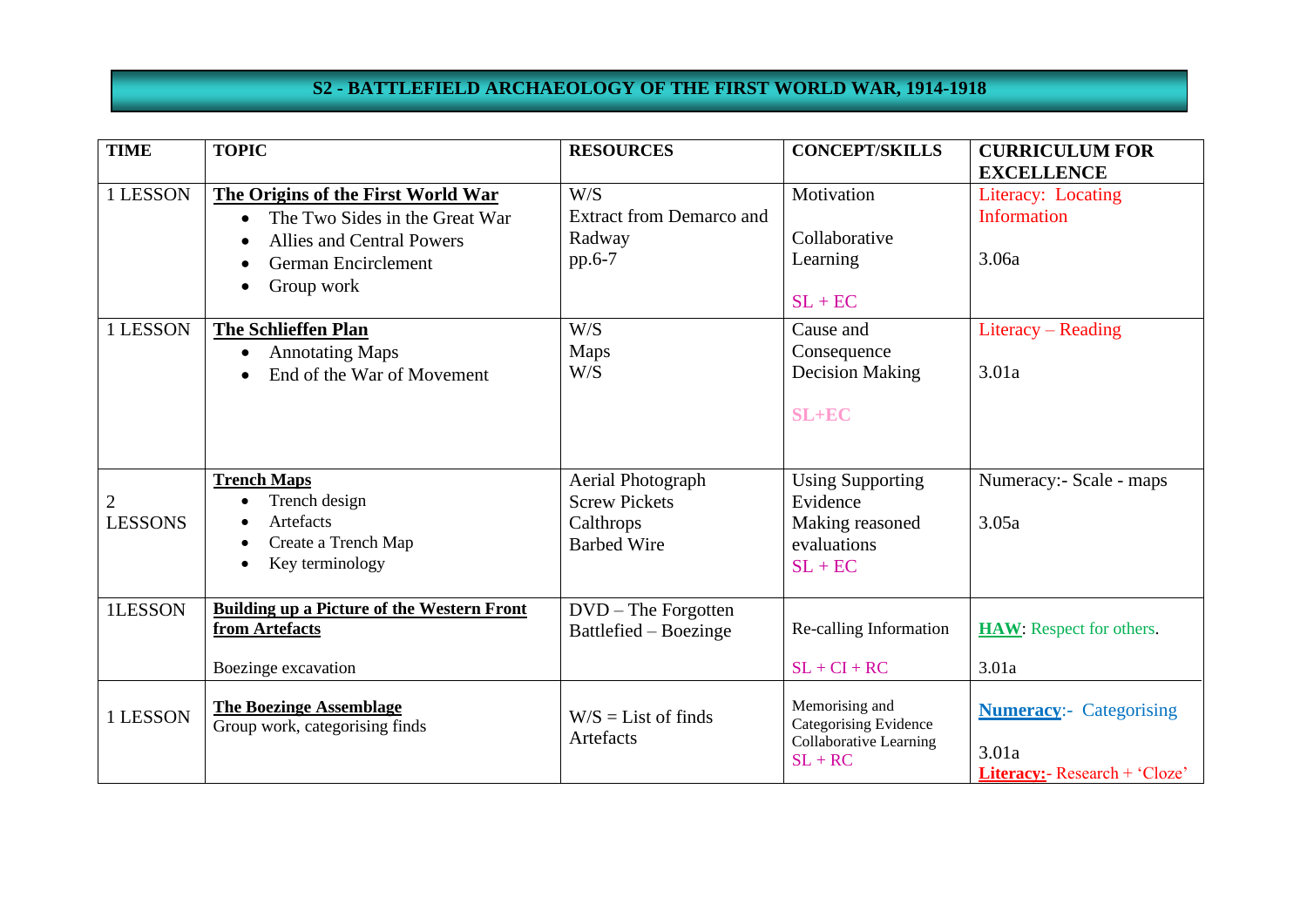| $\overline{2}$<br><b>LESSONS</b> | <b>Recording Artefacts from an Excavation</b><br>Making a museum display - recording artefacts<br>Creating a display card – researching historical<br>context.                                  | Power Pt<br>W/S                | <b>Using Supporting</b><br>Evidence<br><b>Using Historical</b><br>Context and<br>interpretation of artefact<br>evidence. Research<br>$SL + CI + RC$ | Reading<br><b>Numeracy:</b> - Measuring and<br>drawing<br>3.05a |
|----------------------------------|-------------------------------------------------------------------------------------------------------------------------------------------------------------------------------------------------|--------------------------------|-----------------------------------------------------------------------------------------------------------------------------------------------------|-----------------------------------------------------------------|
| $\overline{2}$<br><b>LESSONS</b> | <b>Dating Finds from the Boezinge</b><br><b>Excavation</b><br>Assessing the usefulness of evidence<br><b>Using Assemblages</b><br>Dating artefacts<br>Dating photographs                        | W/Ss                           | <b>Evaluation of</b><br>Evidence<br>Cross referencing<br>Research - typology<br>$SL + EC$                                                           | <b>Numeracy:</b> Chronology<br>3.01a                            |
| $\overline{2}$<br><b>LESSONS</b> | The Battle of the Somme, 1916<br>Computer simulation<br>$\bullet$<br>Written follow up and discussion<br>OR research                                                                            | W/S<br>Computer Room required. | Cause and<br>$Consequence -$<br>decision making<br>$SL + EC$                                                                                        | <b>ICT:</b> - Simulating of Battle<br>of the Somme.<br>3.03a    |
| 1 LESSON                         | <b>Model Making</b><br>Either – Box periscope, model tank, model gas<br>mask OR research two key battles, e.g.<br>Passchendaele, Cambrai, Vimy Ridge, etc. if<br>don't want to do model making. | W/S and Pow Pts                | Evaluation of<br>Evidence<br>Research<br>$SL + EC$                                                                                                  | <b>Numeracy:- measuring, scale,</b><br>etc.<br>3.05a            |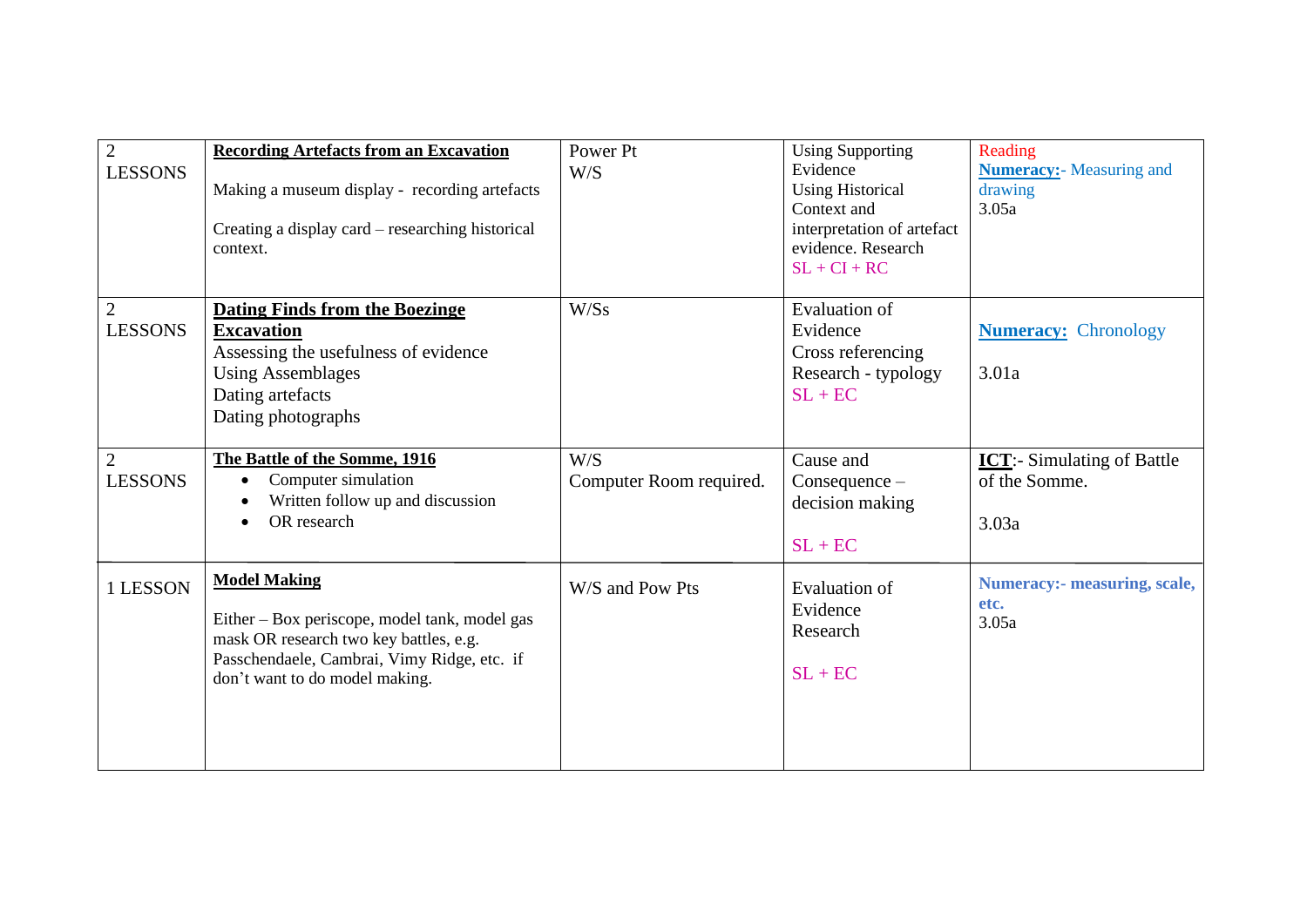| 1 LESSON            | <b>Breadalbane War Game</b><br>Using box periscopes $-$ war game in school<br>grounds.                                                                                                                             | W/S                                                                                               | <b>Decision Making</b><br>Interpretation of<br>Evidence<br>$SL + EC$                                           | <b>Numeracy:- measuring, scale,</b><br>etc.<br>3.05a                                                                                         |
|---------------------|--------------------------------------------------------------------------------------------------------------------------------------------------------------------------------------------------------------------|---------------------------------------------------------------------------------------------------|----------------------------------------------------------------------------------------------------------------|----------------------------------------------------------------------------------------------------------------------------------------------|
| 4<br><b>LESSONS</b> | <b>Human Archaeology</b><br>An Investigation into the discovery of<br>human remains on the Somme<br>Battlefield in 2009.<br><b>Cooperative Learning Task.</b>                                                      | Photographs, W/S,<br><b>Computer Room</b>                                                         | Mapping skills,<br>research, analysis and<br>evaluation.<br>$SL + CI + RC$                                     | Literacy: – report writing.<br><b>Numeracy:</b> Map skills<br>ICT: Google Earth<br><b>HAW:</b> Handling human<br>remains.<br>$3.01a + 3.06a$ |
|                     | OR ALTERNATIVE TO HUMAN<br>ARCHAEOLOGY BREADALBANE ROLE<br>OF HONOUR – End of term so time<br>dependent.                                                                                                           |                                                                                                   |                                                                                                                |                                                                                                                                              |
| 3<br><b>LESSONS</b> | <b>Breadalbane Roll of Honour</b><br>Introduce the CWGC and Breadalbance<br>$\bullet$<br><b>Roll of Honour Database</b><br>Researching individual soldiers from<br><b>Breadalbane Academy</b>                      | Commonwealth War<br>Graves Commission +<br>Breadalbane Roll of<br>Honour<br>Survey sheets on line | Use of data bases<br>Research<br>$SL + EC$                                                                     | <b>ICT:</b> - Interpreting databases<br>3.02a                                                                                                |
| 2LESSONS            | <b>Assessing the Cost of the First World War</b><br>Choice of areas to investigate:-<br>Discussion $-$ how can the cost of a war<br>be determined? Who pays?<br>Local War Memorials - impact on local<br>community | $Graph - casualties$<br><b>Chart – Economic Costs</b><br>Photographic/sketch<br>records.          | Causation and<br>Motivation.<br>Analysis of data<br>Group work or<br>collaborative learning.<br>$SL + CI + EC$ | Literacy:- Research<br><b>Numeracy:</b> - Different<br>graphical<br>Representations.                                                         |